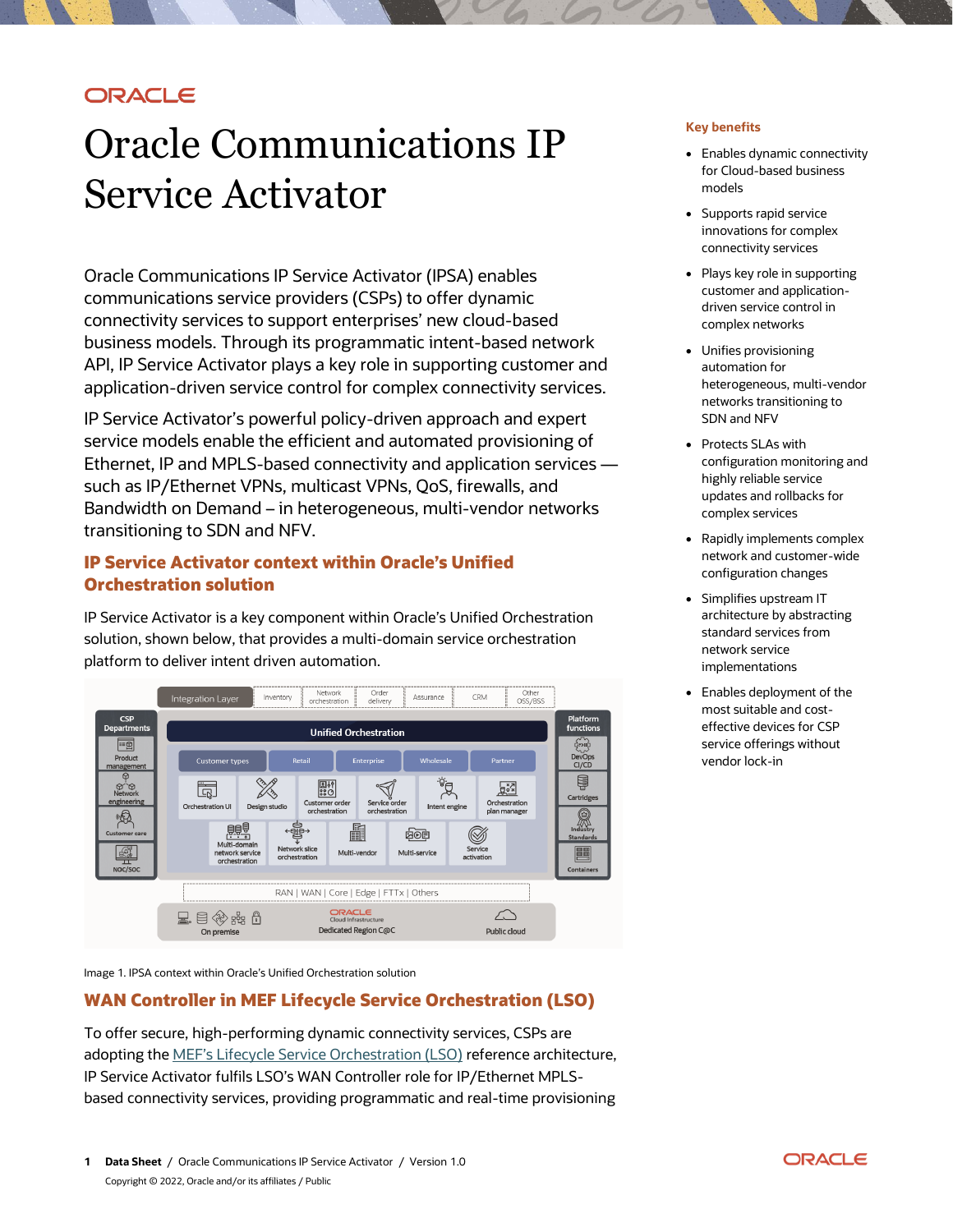of these services while abstracting the network implementation complexity away from the service orchestration layer.



Image 2. IPSA as a WAN controller for MPLS-based services in the MEF LSO reference architecture

In the LSO architecture, Oracle's Unified Orchestration solution performs the role of LSO Service Orchestration, dynamically designing the end-to-end service, then orchestrating service fulfillment across the SDN controller(s), WAN controller(s) and NFV Orchestrator (NFV-O).

## **Market-proven for IP service control across diverse networks**

IP Service Activator is an industry proven and sophisticated IP controller for complex MPLS-based connectivity and IP applications services running on multivendor networks transitioning to SDN and NFV. It supports real-time service control, with carrier-grade reliability and 'network engineer' accuracy for complex create, modify, move, and delete use cases.

Deployed by CSPs around the globe, IP Service Activator addresses key Networkas-a-Service (NaaS), SDN and NFV business requirements, including:

- Real-time customer control for enterprise connectivity services
- Abstraction of network implementation across multivendor networks transitioning to SDN and NFV
- Programmatic and unified service configuration control across physical and virtualized networks
- Service integrity and reliability for complex MPLS and IP-based services

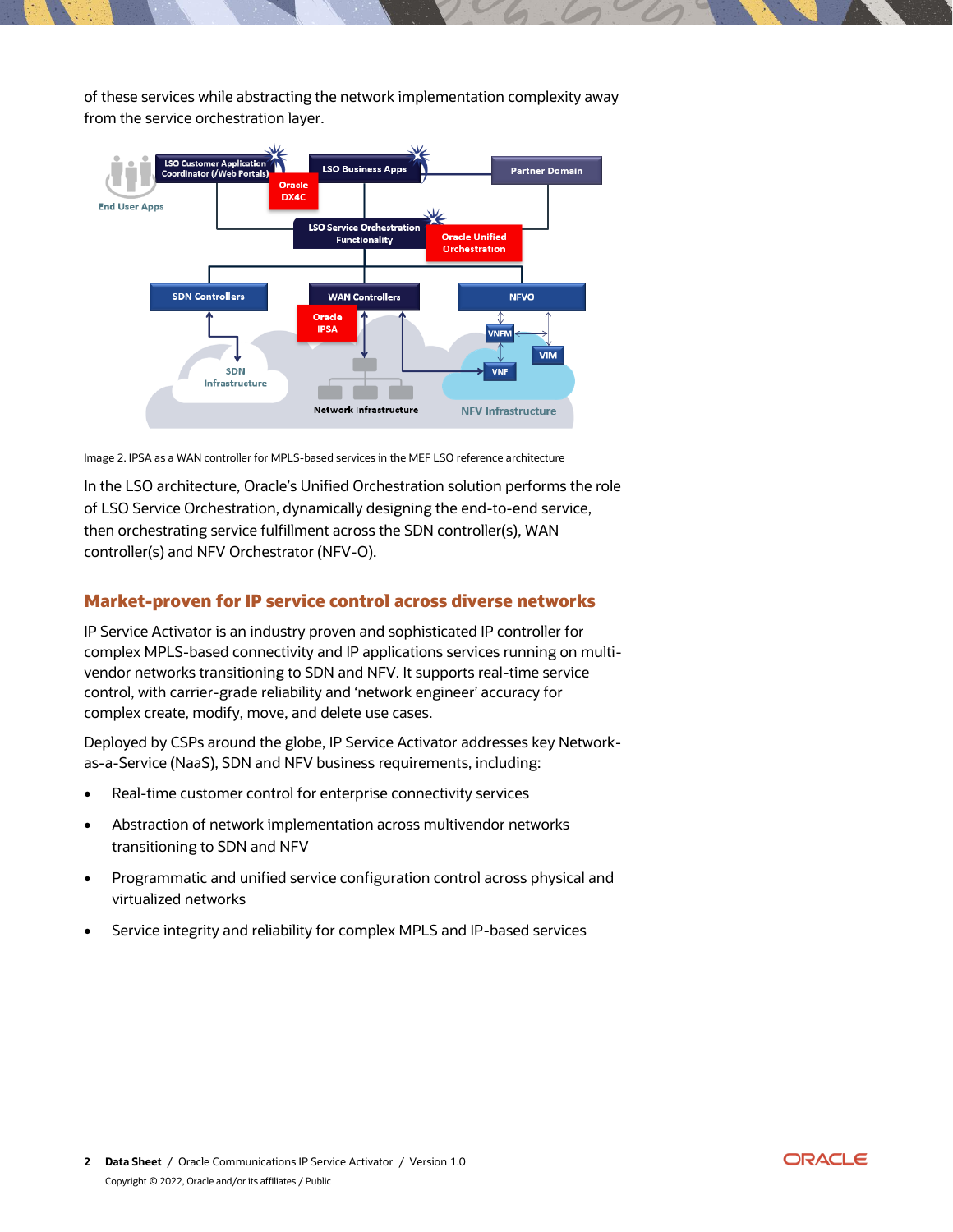These IP Service Activator capabilities were demonstrated in the Proof-of-Concept "Zero-Touch Network-as-a-Service Leveraging LSO, SDN and NFV" that enabled rapid integration and operationalization of new technologies and graceful evolution as use cases change over time. This showcase demonstration was recognized with a MEF Excellence Award.



Image 3: End-to-end, standards-based architecture for NaaS orchestration and assurance.

## **Product Overview**

IP Service Activator simplifies the delivery and ongoing management of MPLSbased connectivity and IP application services. It does this by interoperating seamlessly, through its programmatic intent-based network REST API, with a higher-level service and/or NFV orchestrator. Higher level orchestrators delegate to IP Service Activator the network implementation of MPLS-based services and IP applications, often in complex multi-technology and multi-vendor environments.



Image 4: IP Service Activator overview

**3 Data Sheet** / Oracle Communications IP Service Activator / Version 1.0 Copyright © 2022, Oracle and/or its affiliates / Public

#### **Key features**

- Comprehensive product catalog mapping commercial services to technical services
- Programmatic, intent-based network REST API
- Powerful policy-based management
- Service configuration lifecycle management
- Expert IP/Ethernet service modules
- Comprehensive multi-vendor support
- Open platform for service modeling and vendor extensibility
- Service compliance auditing and real-time monitoring
- PNF and VNF configuration management, templating and activation
- Hybrid network discovery and topology management
- IPv4 and IPv6 provisioning support
- Flexible network protocol support: SSH, CLI, NETCONF, SNMP, etc.
- Oracle Linux with Oracle VM, Oracle Solaris, IBM/Redhat Linux, Oracle Enterprise Database and Oracle RAC support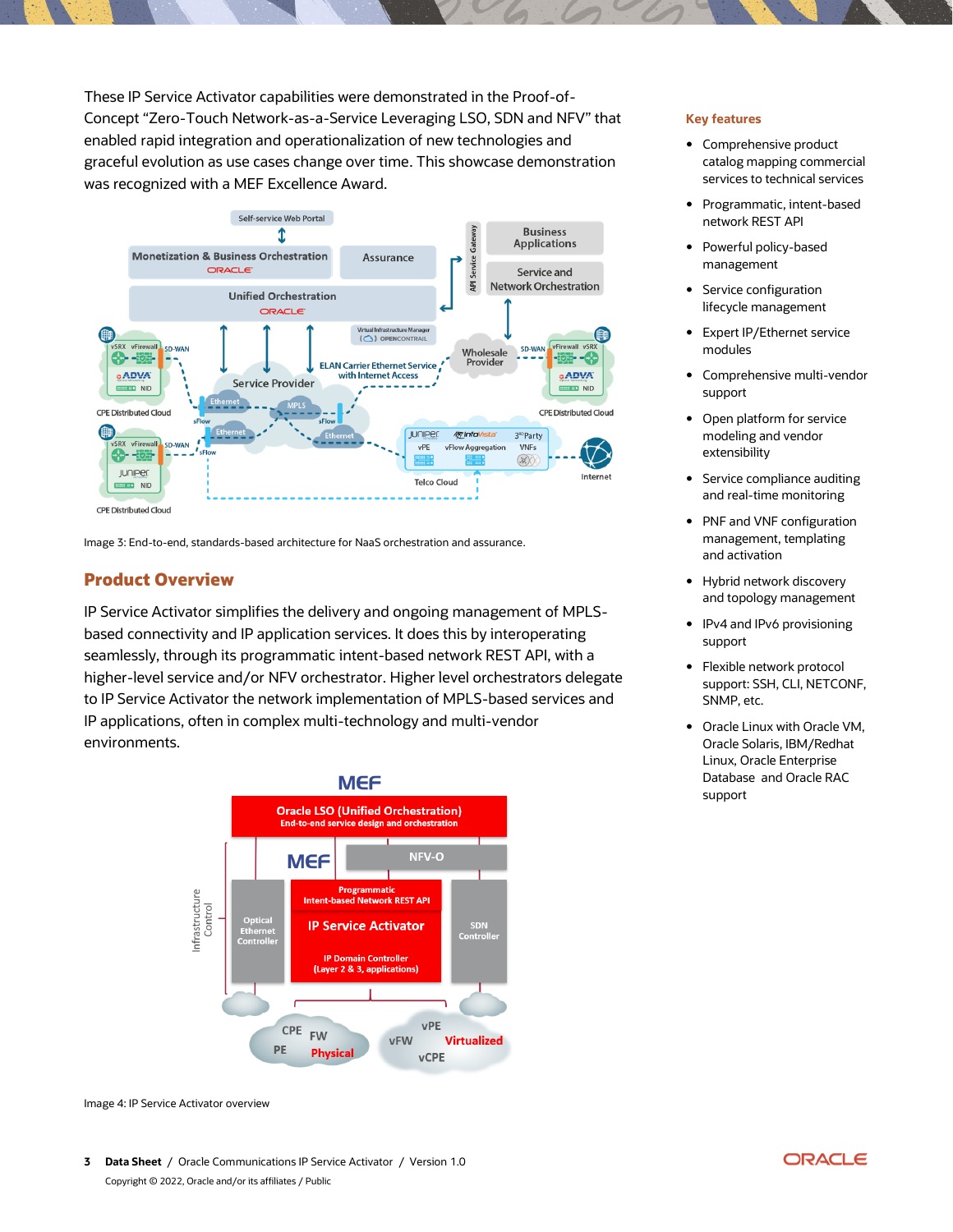IP Service Activator has a rich functional architecture with extensive capabilities for supporting CSPs' Network-as-Service, NFV and SDN business requirements.

| User control                                                                                                                                                                                         | Lifecycle Service Orchestration (LSO/SNO)                                                                                                                                                    | <b>NFV Orchestration</b>                                                                                                                  |
|------------------------------------------------------------------------------------------------------------------------------------------------------------------------------------------------------|----------------------------------------------------------------------------------------------------------------------------------------------------------------------------------------------|-------------------------------------------------------------------------------------------------------------------------------------------|
|                                                                                                                                                                                                      |                                                                                                                                                                                              |                                                                                                                                           |
| <b>Rich Graphical User Interface</b><br><b>Programmatic Intent-based Network REST API</b>                                                                                                            |                                                                                                                                                                                              |                                                                                                                                           |
| <b>Service Configuration Assurance</b><br>Service audits, service traceability, real-time<br>configuration monitoring, service repair, etc.                                                          | <b>Service &amp; Network Configuration Control</b><br>Real-time service control, network-wide policy mgmt, MACDs,<br>intelligent rollback, service configuration and state persistency, etc. | Platform<br><b>Extensibility with</b><br>Service/<br><b>Configuration</b><br><b>Models/Policies</b><br>(XML/XSD or<br><b>XML/NETCONF)</b> |
| <b>Configuration Templating</b><br>Rapid/simple template-based activation                                                                                                                            | <b>Pre-Built Expert Service Models</b><br>L3 VPNs, L2 VPNs, QoS, VLANs, multicast, etc.                                                                                                      |                                                                                                                                           |
| <b>Configuration Management</b><br>Archiving (on-demand, scheduled),<br>versioning, compare, restore, syslog, etc.                                                                                   | <b>Service Vendor Cartridges</b><br>Cisco, Juniper, Huawei, etc.                                                                                                                             | <b>Cartridge Software</b><br><b>Development Kit</b><br>(SDK)                                                                              |
| <b>Foundational Capabilities</b><br>Transaction management, network discovery (IPv4/IPv6), network models, user management, carrier-grade performance & scalability                                  |                                                                                                                                                                                              |                                                                                                                                           |
| <b>Network Access</b><br>Telnet, SSH, CLI, NETCONF, SNMP                                                                                                                                             |                                                                                                                                                                                              |                                                                                                                                           |
| <b>Virtual Network Functions</b><br><b>Physical Network Functions</b><br>(vPEs, vCPEs, vSwitches, vFirewalls, DIA, etc.)<br>(PEs, CPEs, switches, firewalls, etc)<br><b>Multivendor Technologies</b> |                                                                                                                                                                                              |                                                                                                                                           |

Image 5: IP Service Activator functional architecture

### **Programmatic Intent-based Network REST API**

Abstracts standard services (ex: CE 2.0) from network technology-specific implementations (MPLS-based, VLAN switching, Optical rings, etc.) to support rapid service innovation and simplify the service orchestration layer.

#### **Powerful Policy-based Management**

Single-point control of service policies, such as QoS, VPNs, Firewalls, across diverse sets of physical and virtual network functions (PNFs/VNFs) or network interfaces, with powerful network-wide or customer-wide multi-vendor policy control and activation.

### **Service Configuration Lifecycle Management**

Powerful and highly reliable service configuration lifecycle management for any use case, enabling service updates, deletions, and totally reliable rollbacks of complex service configurations. This approach contrasts with custom scripts or templates which are often unreliable and work only for a limited set of provisioning use cases.

#### **Expert IP/Ethernet Service Modules**

Set of highly comprehensive service models for complex IP/Ethernet VPN services over MPLS (Layer 3 VPNs, Layer 2 VPNs, QoS, VLANs, Multicast, etc.) enabling automated service provisioning without knowledge of the network implementation.

#### **Comprehensive Multi-vendor Support**

Comprehensive IP/Ethernet provisioning support for leading network equipment vendors, including Cisco, Juniper, Huawei, etc. Plug and play device cartridge architecture enables CSPs to flexibly deploy the most suitable and cost-effective devices for their service offerings without being tied to a single vendor.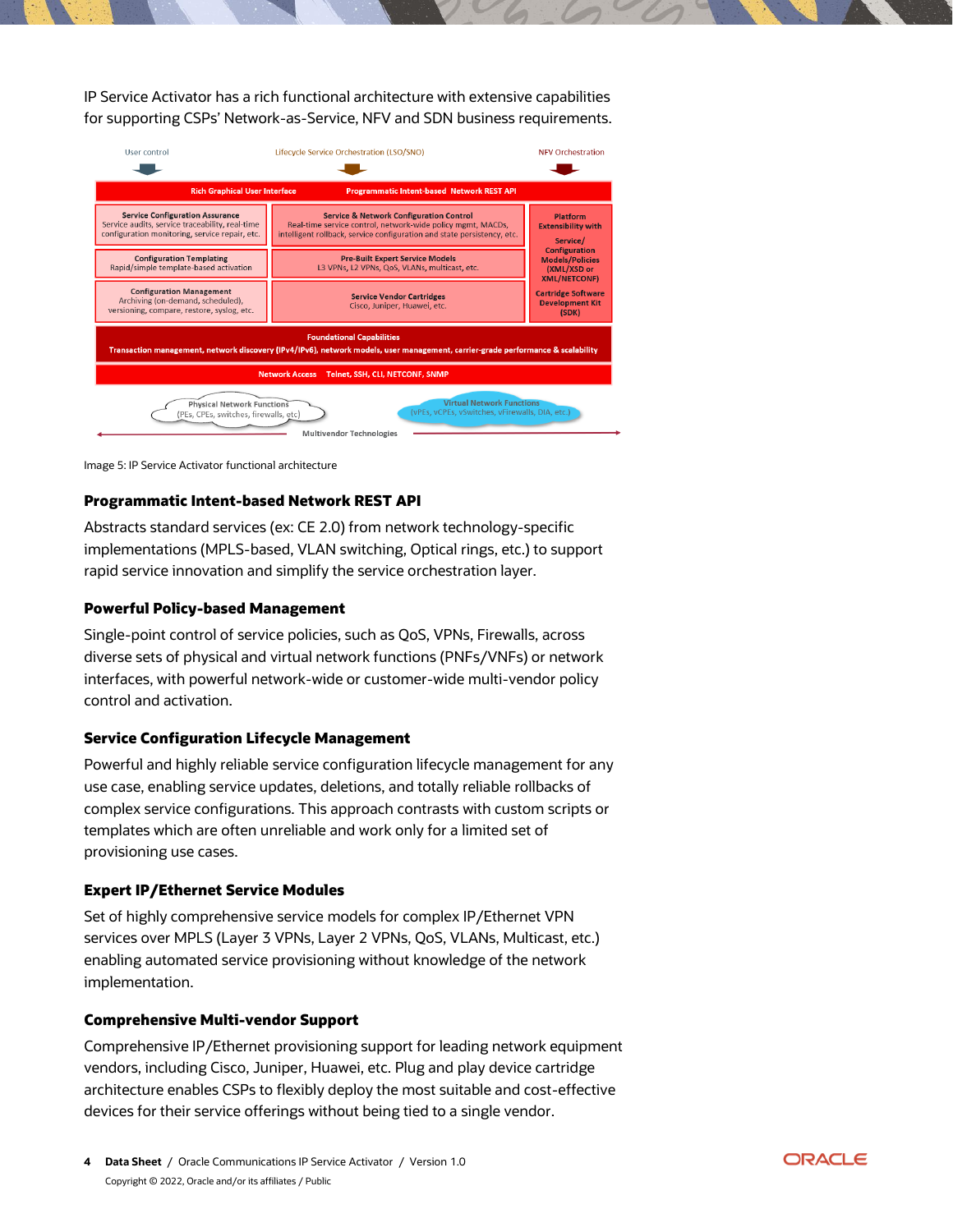### **Open Platform for Service Modelling and Vendor Support**

Open service modeling framework for updates and/or creation of new services with powerful service configuration lifecycle management. Likewise, with service-level vendor abstraction, platform flexibly supports new vendors and vendor capabilities, including CLI or NETCONF-based cartridges and multiple PNF/VNF types and OS variations.

#### **Service Compliance Auditing and Real-Time Monitoring**

Proactively monitors, in real-time, service compliance of PNF/VNF configurations, pinpointing with visual markers configuration errors among 1,000+ lines of configuration, enabling Network Engineers to efficiently repair non-compliant service configurations.

#### **PNF and VNF Configuration Management, Templating and Activation**

Sophisticated and easy configuration management and templating across hybrid networks with PNF and VNF functions, including on-demand, event, and schedule-based configuration archiving; intelligent restore; configuration compare; modular and re-useable templates; and controlled template-based activation.

#### **Hybrid Network Discovery and Topology Manager**

Automated network discovery and topology management of node capabilities and organization across hybrid MPLS-based networks.

## **Flexible Deployment Options**

**BUSINESS NEED TIMEFRAME CAPABILITIES** Configuration Mgmt. & Activation 1-2 weeks **Supports IP/Ethernet** device and PNF/VNF configuration management, templating, and activation. IP/Ethernet WAN Control 1-2 months • Create your service models, with vendor cartridge extensions, or model with NETCONF/YANG on NETCONF cartridges Advanced IP/Ethernet WAN Control 2-4 months **• Rapidly deploy** productized modules for complex services (1-4 weeks), migrate existing services and create additional vendor service cartridges

IP Service Activator supports flexible deployment options based on the business need.

Table 1. Typical deployment timeframes for IP Service Activator.